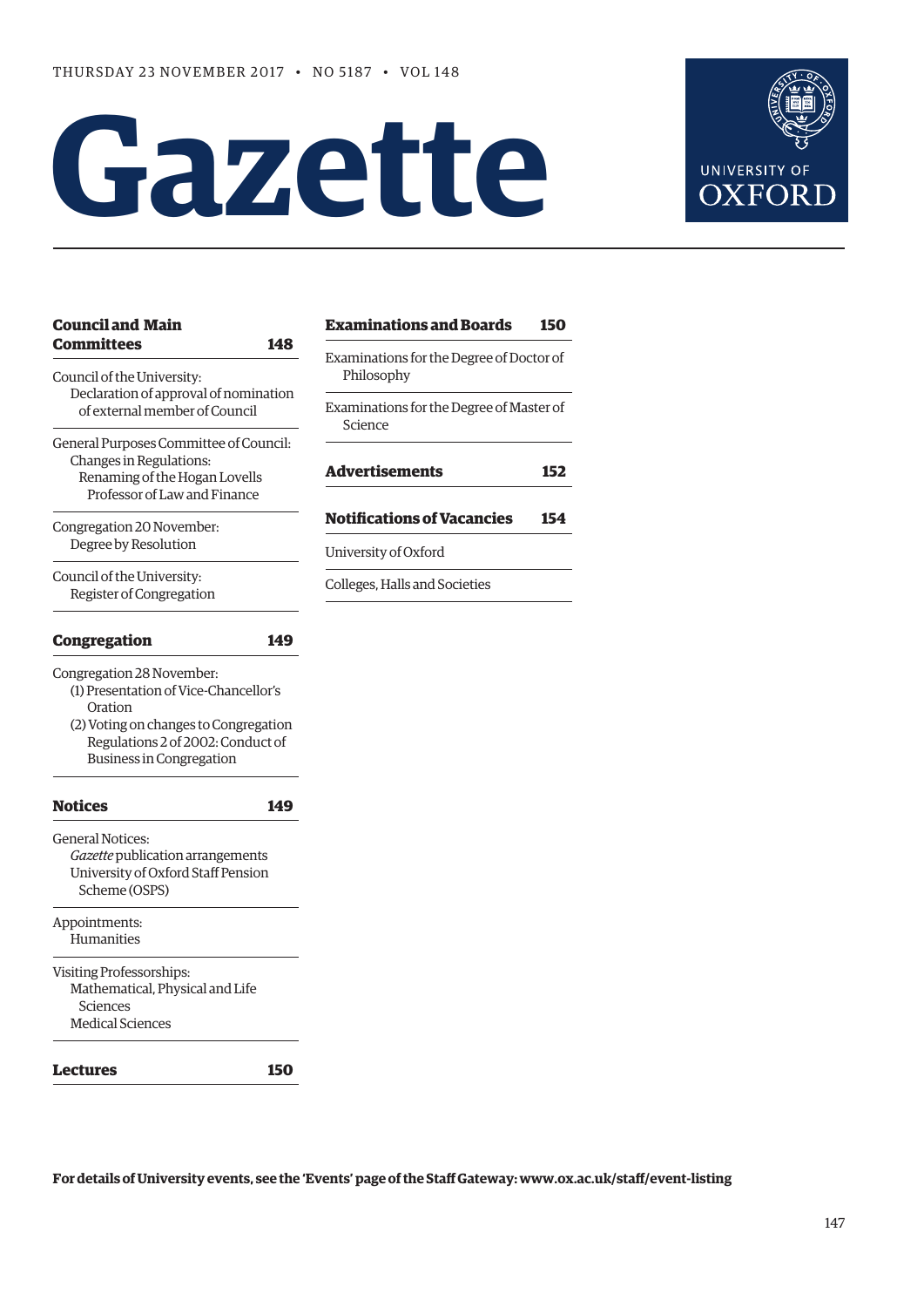## <span id="page-1-0"></span>Council and Main Committees

#### **Council of the University**

#### **Declaration of approval of nomination of external member of Council**

No request for a ballot having been received, the proposal to appoint Charles Harman as a member of Council, from Michaelmas term 2017 until Hilary term 2020, is deemed to have been approved on 16 November 2017.

#### **General Purposes Committee of Council**

#### **Changes in Regulations**

The General Purposes Committee has made the following changes in regulations, to come into efect on **7 December**.

#### **Renaming of the Hogan Lovells Professor of Law and Finance**

#### *Explanatory Note*

The following changes, made on the recommendation of the Social Sciences Division and the Faculty of Law, rename the Hogan Lovells Professor of Law and Finance, in order to refect the termination of the funding agreement with Hogan Lovells.

#### *Text of Regulations*

**1** In Council Regulations 3 of 2004, concerning statutory professorships, delete 'Hogan Lovells Professor of Law and Finance' and substitute 'Professor of Law and Finance'.

**2** In Council Regulations 19 of 2002, Schedule of Professors and Readers, delete 'Law and Finance, Hogan Lovells' and substitute 'Law, Finance'.

**3** In Council Regulations 24 of 2002, concerning individual professorships, delete existing regulation §186 and substitute (new text underlined, deleted text struck through):

#### '**§186.** *Hogan Lovells Professor of Law and Finance Professor of Law and Finance*

1. The benefaction of £103,007 from Lovells on 1 January 2007 (now Hogan Lovells), together with all further donations earmarked for this purpose, shall be used in support of a professorship in law and finance the holder of which, for the duration of

funding from Hogan Lovells, shall be known as 'the Hogan Lovells Professor of Law and Finance'.

2. The University shall apply the funds received (both capital and income) towards the salary and ancillary expenses of the Professor.

3. The administration of the benefaction, and the application of its income, shall be the responsibility of the Faculty Board of the Faculty of Law.

41. The Hogan Lovells Professor of Law and Finance shall lecture and give instruction in law and finance.

52. The professor shall be elected by an electoral board consisting of:

(1) the Vice-Chancellor, or if the head of the college specifed in paragraph (2) below is the Vice-Chancellor, a person appointed by Council;

(2) the head of the college to which the Chair may be allocated by Council from time to time; or if the head is unable or unwilling to act, a person appointed by the governing body of that college;

(3) a person appointed by the governing body of the college;

(4), (5) two persons appointed by Council;

(6) a person appointed by the Social Sciences Board; and

(7)–(9) three persons appointed by the Faculty Board of the Faculty of Law.

63. The professor shall be subject to the General Provisions of the regulations concerning the duties of professors and to those Particular Provisions of the same regulations, which are applicable to the Chair.

#### 7. Regulations 1–2 shall be deemed as Trust Regulations under the provisions of Part D of Statute XVI.

84. Regulations 31–63 may be amended by Council.'

#### **Congregation** 20 November

#### **Degree by Resolution**

*This content has been removed as it contains personal information protected under the Data Protection Act.*

#### **Council of the University**

#### **Register of Congregation**

The Vice-Chancellor reports that the following names have been added to the Register of Congregation:

Addison, D, All Souls Bird-Lieberman, E L, Faculty of Clinical Medicine Dill, J. Nuffield Dimirouli, F, Keble Fallon, M, Oxford Robotics Institute Garcia Garcia, I, Merton Kalousova, L, Nuffield Kemper, J L, Faculty of Clinical Medicine Morrissey, F R H, All Souls Perry, D, Wolfson Ryan, J D, Faculty of Clinical Medicine Tendi, M, St Antony's Wellner James, B, Jesus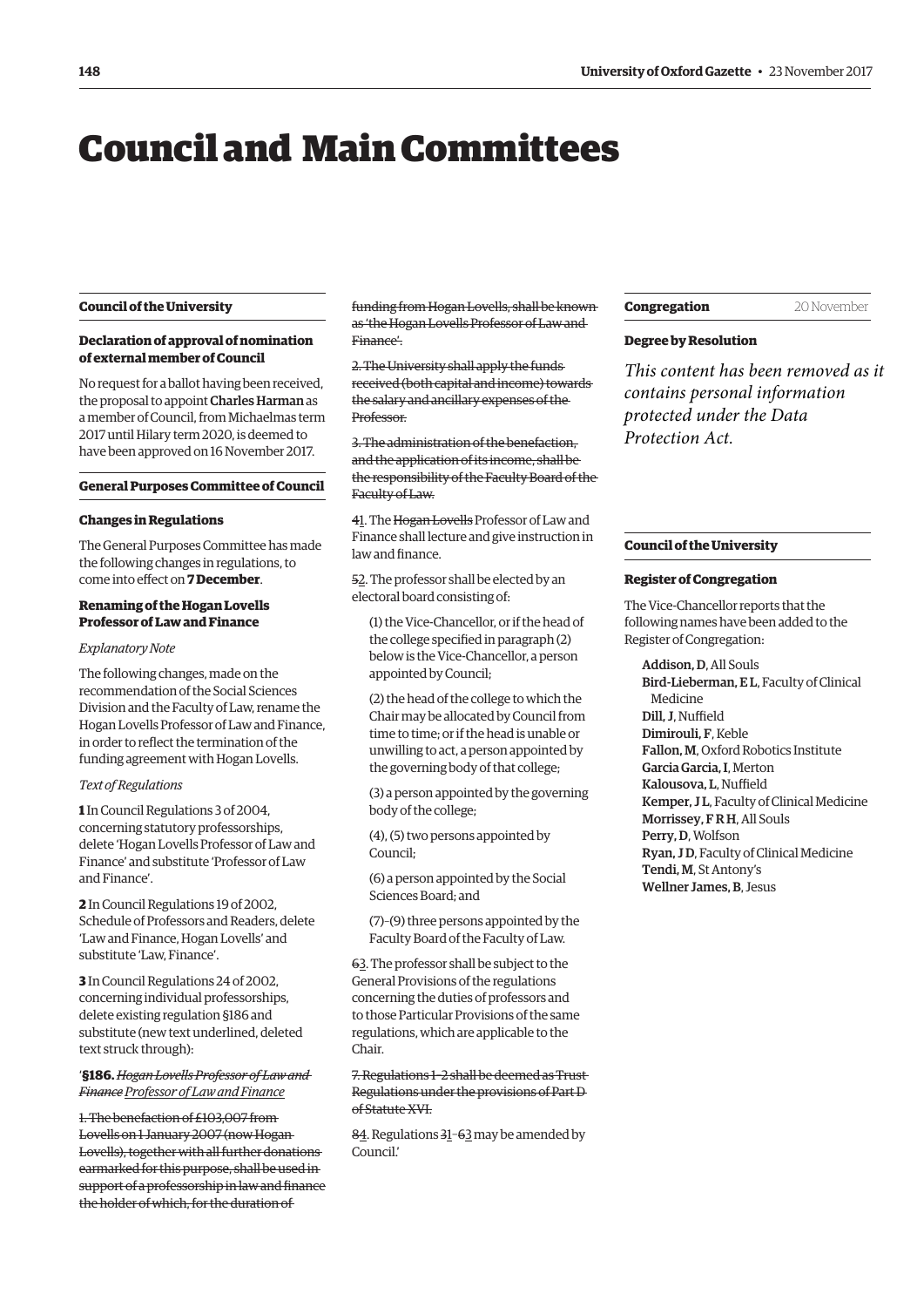## <span id="page-2-0"></span>Congregation Notices

#### **Congregation 28 November**

The meeting of Congregation is cancelled. The sole business comprises questions to which no opposition has been notifed and in respect of which no request for adjournment has been received, and the Vice-Chancellor will accordingly declare the Oration presented and the changes to Congregation Regulations carried without a meeting under the provisions of Sect 7 (1) of Statute IV.

#### **(1) Presentation of Vice-Chancellor's Oration**

The Oration delivered by the Vice-Chancellor on 3 October will be presented.

[The Oration was published as Supplement](http://www.ox.ac.uk/media/global/wwwoxacuk/localsites/gazette/documents/supplements2017-18/Vice-Chancellor)  (1) to *Gazette* No 5180, 5 October 2017.

#### **(2) Voting on changes to Congregation Regulations 2 of 2002: Conduct of Business in Congregation**

(For explanatory note and text of resolution see *Gazette* [No 5185, 9 November 2017, p133.](http://www.ox.ac.uk/gazette/2017-2018/9november2017-no5185/congregation/#262396))

#### **Note on procedures in Congregation**

¶ Business in Congregation is conducted in accordance with Congregation Regulations 2 of 2002 [\(www.admin.ox.ac.uk/statutes/](http://www.admin.ox.ac.uk/statutes/regulations/529-122.shtml)  [regulations/529-122.shtml\). A](http://www.admin.ox.ac.uk/statutes/regulations/529-122.shtml) printout of these regulations, or of any statute or other regulations, is available from the Council Secretariat on request. A member of Congregation seeking advice on questions relating to its procedures, other than elections, should contact Mrs F Burchett at the University Offices. Wellington Square (telephone: (2)80199; email: felicity. [burchett@admin.ox.ac.uk\); questions](mailto:felicity.burchett@admin.ox.ac.uk)  relating to elections should be directed to the Elections Officer, Ms SLS Mulvihill [\(telephone: \(2\)80463; email: elections.](mailto:elections.office@admin.ox.ac.uk)  office@admin.ox.ac.uk).

#### **General Notices**

#### *Gazette* **publication arrangements**

The fnal *Gazette*s of Michaelmas term will be published on 30 November and 7 December.

The frst *Gazette* of Hilary term will be published on 11 January. The usual deadlines will apply.

#### **University of Oxford Staf Pension Scheme (OSPS)**

2 vacancies exist for non-afliated Trustee Directors for OSPS for a 3-year term of office from 1 April. Existing Trustee Directors whose terms of office are now coming to a close (thereby prompting this notice, following recent changes in the code of practice applicable to relevant multiemployer schemes) may stand for reappointment. For further information please contact the scheme secretary ([jan.killick@](mailto:jan.killick@admin.ox.ac.uk)  [admin.ox.ac.uk\) be](mailto:jan.killick@admin.ox.ac.uk)fore **13 December**. Information on the role of Trustee Directors [is available at www.admin.ox.ac.uk/fnance/](www.admin.ox.ac.uk/finance/epp/pensions/schemes/osps/trustees)  epp/pensions/schemes/osps/trustees.

Candidates for the vacancies will be put forward by the scheme secretary, having consulted the Chair, for approval by the University's appointing body.

#### **Appointments**

#### **Humanities**

With the approval of the Humanities Board, the following appointments and reappointments have been made.

#### APPOINTMENTS

Anna Katarzyna Kibort, BA Wolv, MPhil PhD Camb, MA Gdansk, Departmental Lecturer in Slavonic Languages (esp Polish) and Linguistics, Faculty of Medieval and Modern Languages, from 1 January 2017 to 31 December 2017

Erica Levy McAlpine, BA Harvard, MPhil Camb, PhD Yale, Associate Professor of English, Faculty of English Language and Literature, and Fellow of St Edmund Hall, from 1 January 2017 to 31 December 2021

Louise Jane Mycock, BA Durh, MA PhD Manc, Associate Professor of Linguistics, Faculty of Linguistics, Philology and Phonetics, and Fellow of Somerville, from 1 April 2017 to 31 March 2022

Brian Alan Williams, MA MPhil ThM DPhil Oxf, Departmental Lecturer in Christian Ethics, Faculty of Theology and Religion, from 15 January 2017 to 14 January 2018

#### REAPPOINTMENTS

Joshua William Shubra Hordern, MA MSt PGDip Oxf, PhD Edin, Associate Professor of Christian Ethics, Faculty of Theology and Religion, and Fellow of Harris Manchester, from 1 October 2017 to retirement

Jason Stanyek, BM CUNY, MA PhD California at San Diego, Associate Professor of Ethnomusicology, Faculty of Music, and Fellow of St John's, from 1 October 2017 to retirement

#### **Visiting Professorships**

#### **Mathematical, Physical and Life Sciences**

Professor Thaleia Zariphopoulou, PhD Brown, Presidential Chair in Mathematics and VF Neuhaus Centennial Professor of Finance, Texas, has been appointed Visiting Professor in Mathematics for a period of 3 years from 1 November 2017.

#### **Medical Sciences**

The Medical Sciences Board has conferred the title of Visiting Professor of Mammalian Genetics on Professor Roger D Cox, BSc Sus, PhD Lond, for a further period of 5 years from 1 March 2018.

The Medical Sciences Board has conferred the title of Visiting Professor of Diabetic Medicine on Professor Patrick MacDonald, BSc, PhD, for a period of 3 years from 1 June 2018.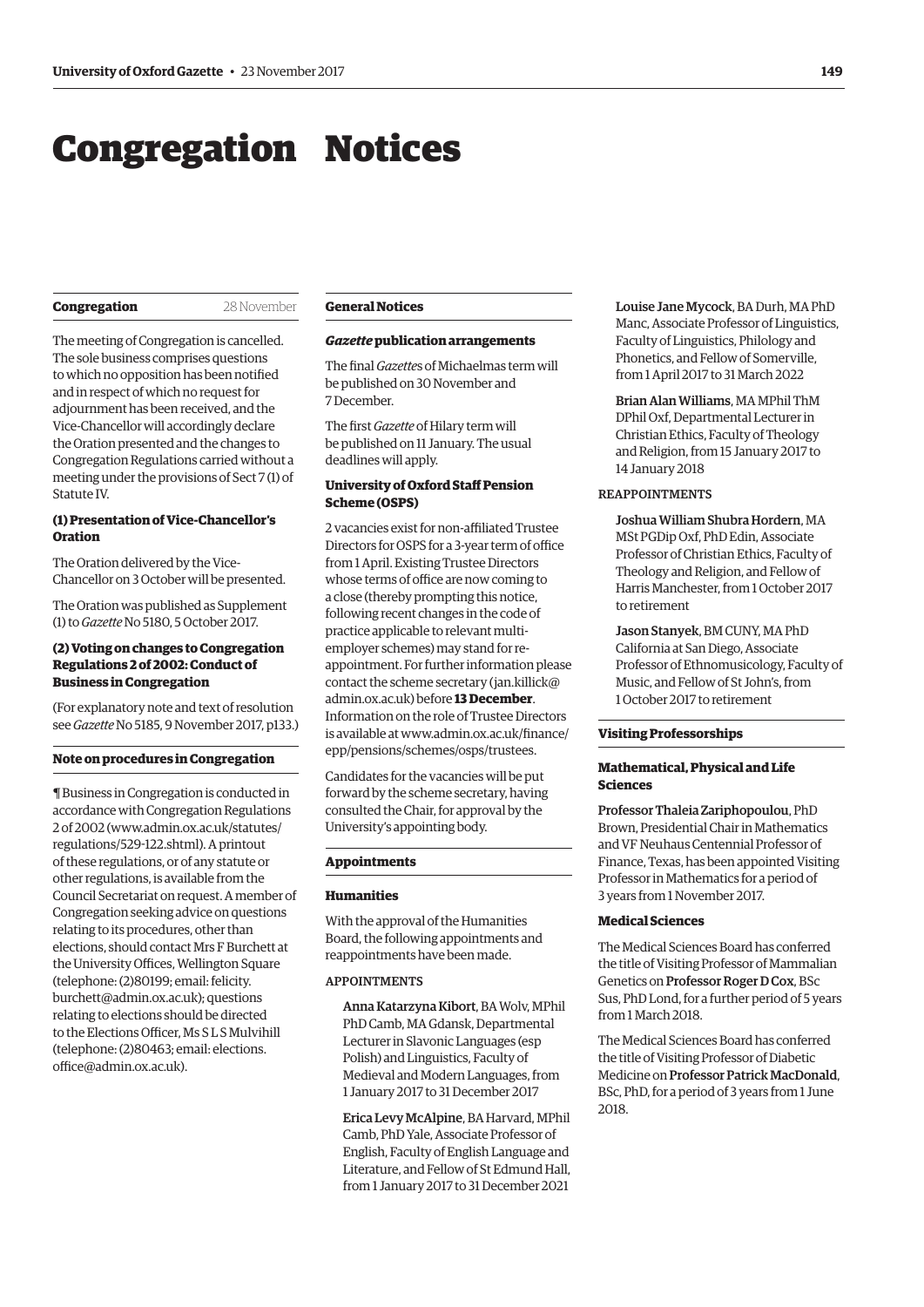## <span id="page-3-0"></span>Lectures

## Examinations and Boards

#### **Department for Continuing Education**

#### **Graduate Seminar Programme in Arts and Humanities**

Priya Atwal will give the following seminar at 5.15pm on 7 December in the Conference Room, 11 Wellington Square. Further details: [www.conted.ox.ac.uk/events/view/social](www.conted.ox.ac.uk/events/view/social-sciences-seminar-urban-resilience)sciences-seminar-urban-resilience.

*Subject*: 'Finding the Maharajah a wife: the "domestication" of monarchy and the making of Queen Victoria's "imperial family" '

**Examinations for the Degree of Doctor of Philosophy** 

*This content has been removed as it contains personal information protected under the Data Protection Act.*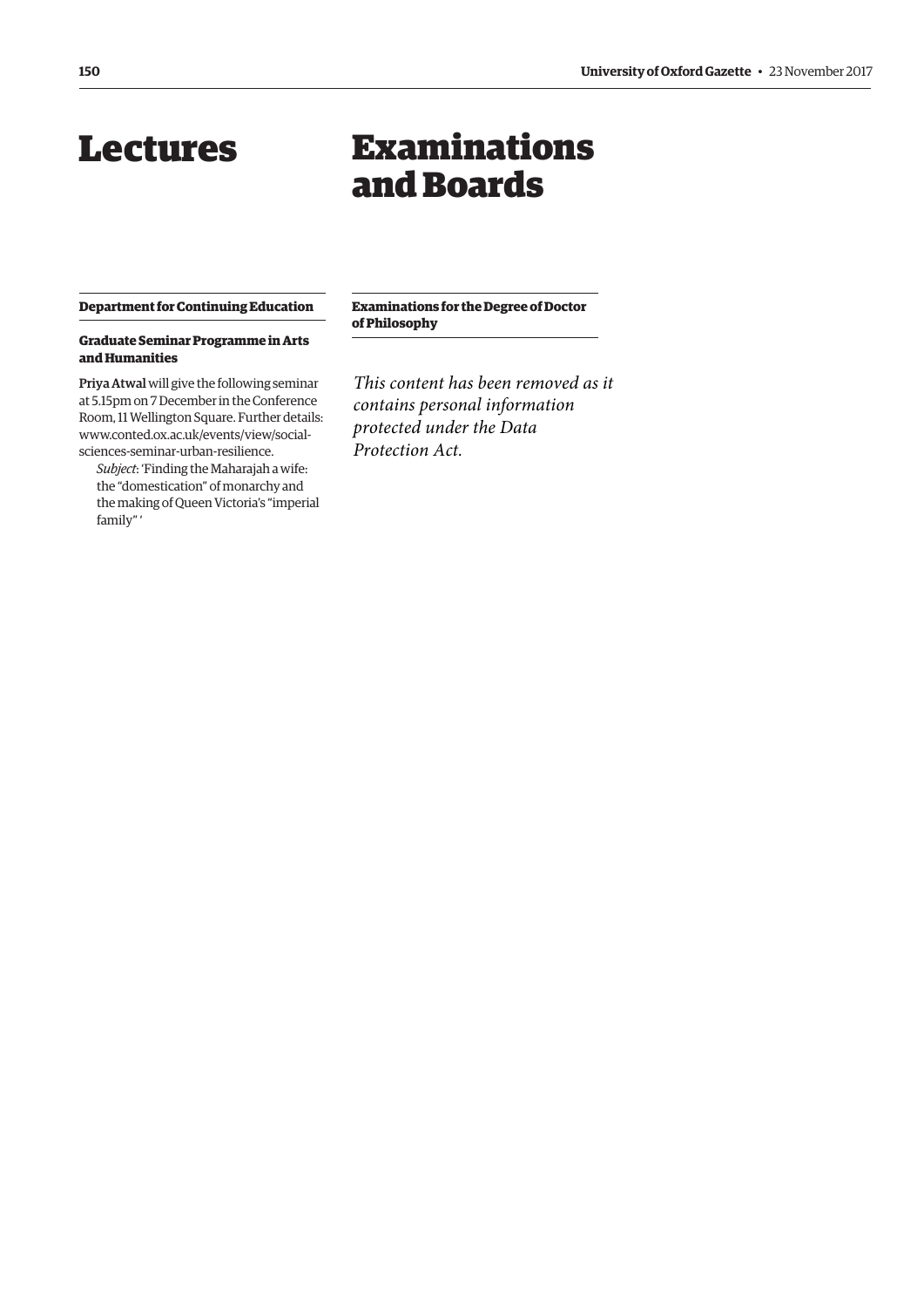*contains personal information This content has been removed as it protected under the Data Protection Act.*

> **Examinations for the Degree of Master of Science**

*This content has been removed as it contains personal information protected under the Data Protection Act.*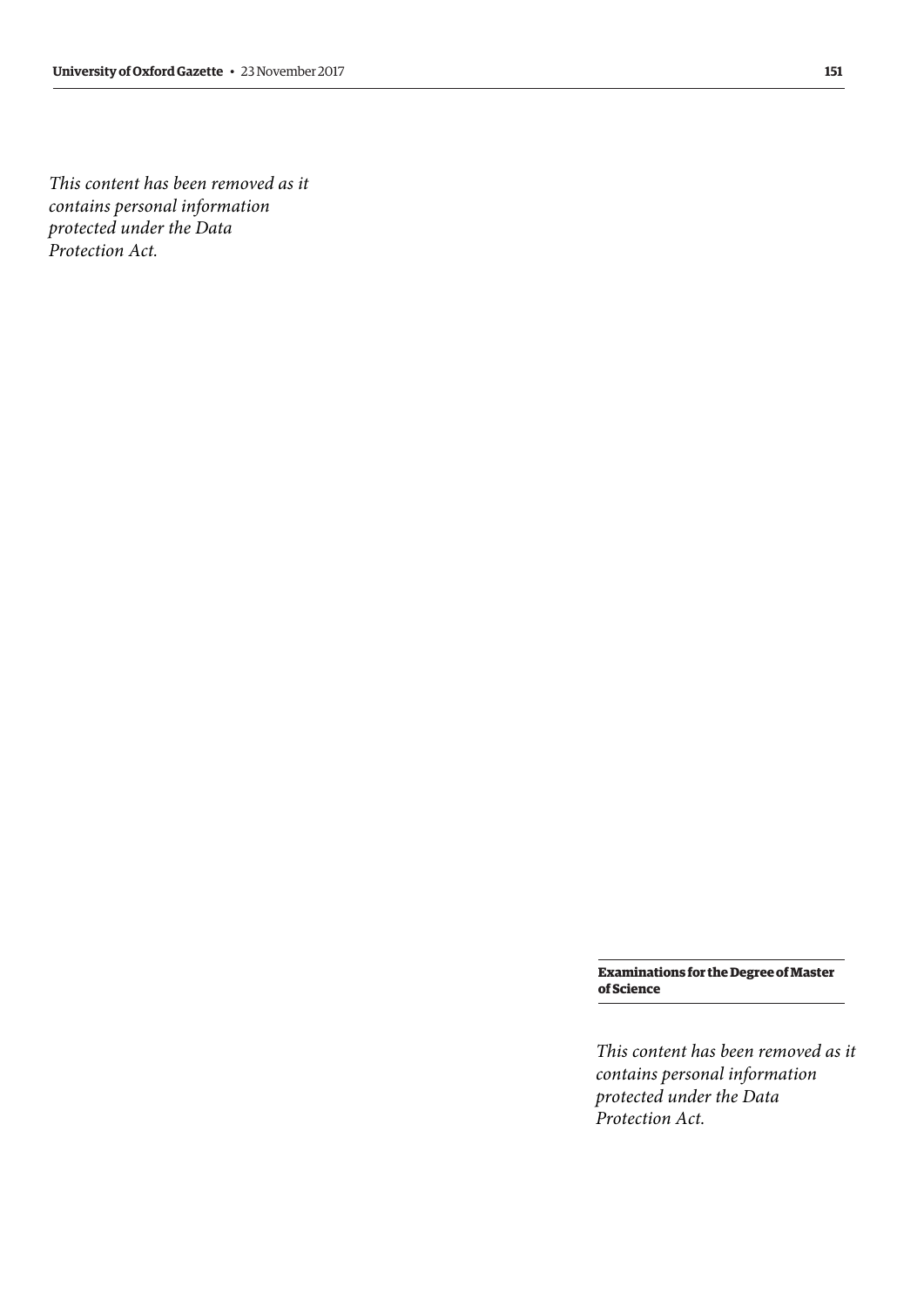## <span id="page-5-0"></span>Advertisements

#### **Advertising enquiries**

*Email*: [gazette.ads@admin.ox.ac.uk](mailto:gazette.ads@admin.ox.ac.uk)  *Telephone*: 01865 (2)80548 *Web*[: www.ox.ac.uk/gazette/](www.ox.ac.uk/gazette/classifiedadvertising)  classifedadvertising

#### **Deadline**

Advertisements are to be received by **noon on Wednesday** of the week before publication (ie eight days before publication). Advertisements must be submitted online.

#### **Charges**

Commercial advertisers: £30 per insertion of up to 70 words, or £60 per insertion of 71–150 words.

Private advertisers: £20 per insertion of up to 70 words, or £40 per insertion of 71–150 words.

Advertisements which are placed only in the online edition of the *Gazette* are reduced to £20 per insertion for commercial advertisers and £10 per insertion for private advertisers for 70-word advertisements (or £40 and £20 respectively for 150-word advertisements).

See our website for examples of whether an advertisement is considered commercial [or private: www.ox.ac.uk/gazette/](www.ox.ac.uk/gazette/classifiedadvertising)  classifedadvertising.

#### **Online submission and payment**

Advertisements must be submitted and paid for online, using a credit card or debit card, through a secure website. For details, see [www.ox.ac.uk/gazette/classifedadvertising.](http://www.ox.ac.uk/gazette/classifiedadvertising) 

#### **Extracts from the terms and conditions of acceptance of advertisements**

#### *General*

1. Advertisements are accepted for publication at the discretion of the editor of the *Gazette*.

*Note*. When an advertisement is received online, an acknowledgement will be emailed automatically to the email address provided by the advertiser. The sending of this acknowledgement does not constitute an acceptance of the advertisement or an undertaking to publish the advertisement in the *Gazette*.

2. The right of the *Gazette* to edit an advertisement, in particular to abridge when necessary, is reserved.

3. Advertisements must be accompanied by the correct payment, and must be received by the deadline stated above. *No refund can be made for cancellation after the acceptance of advertisements*.

4. Once an advertisement has been submitted for publication, no change to the text can be accepted.

5. Voucher copies or cuttings cannot be supplied.

#### *Charges*

6. Two separate charging arrangements will apply, for commercial and private advertisers. The rates applicable at any time will be published regularly in the *Gazette*, and may be obtained upon enquiry. The rates, and guidance on applicability of each rate, are also available online.

The editor's decision regarding applicability of these rates to an individual advertiser will be fnal.

#### *Disclaimer*

**7. The University of Oxford and Oxford University Press accept no responsibility for the content of any advertisement published in the** *Gazette***. Readers should note that the inclusion of any advertisement in no way implies approval or recommendation of either the terms of any offer contained in it or of the advertiser by the University of Oxford or Oxford University Press.** 

### *Advertisers' Warranty and Indemnity*

**13. The advertiser warrants:** 

**(i) Not to discriminate against any respondents to an advertisement published in the** *Gazette* **on the basis of their gender, sexual orientation, marital or civil partner status, gender reassignment, race, religion or belief, colour, nationality, ethnic or national origin, disability or age, or pregnancy.** 

(ii) That the advertisement does not contravene any current legislation, rules, regulations or applicable codes of practice.

(iii) That it is not in any way illegal or defamatory or a breach of copyright or an infringement of any other person's intellectual property or other rights.

*You are advised to view our full Terms and Conditions of acceptance of advertisements. Submission of an advertisement implies acceptance of our terms and conditions, which may be found at www.ox.ac.uk/gazette/ [classifedadvertising, and may also be obtained](www.ox.ac.uk/gazette/classifiedadvertising)  on application to Gazette Advertisements, Public Affairs Directorate, University Offces, Wellington Square, Oxford OX1 2JD.* 

#### **Publication in online** *Gazette*

16. Unless the advertiser stipulates otherwise, all advertisements will be published in the online *Gazette* in addition to the printed *Gazette*. At the time of submission of an advertisement, the advertiser may stipulate that he or she does not wish the advertisement to be included in the online *Gazette*. This stipulation: (i) must be made at the time of submission of the advertisement; (ii) cannot later be altered; (iii) will apply to all instances of publication of an advertisement arranged at the time of submission of that advertisement. Please note that advertisements form part of the online *Gazette* as published and cannot be removed or amended after publication.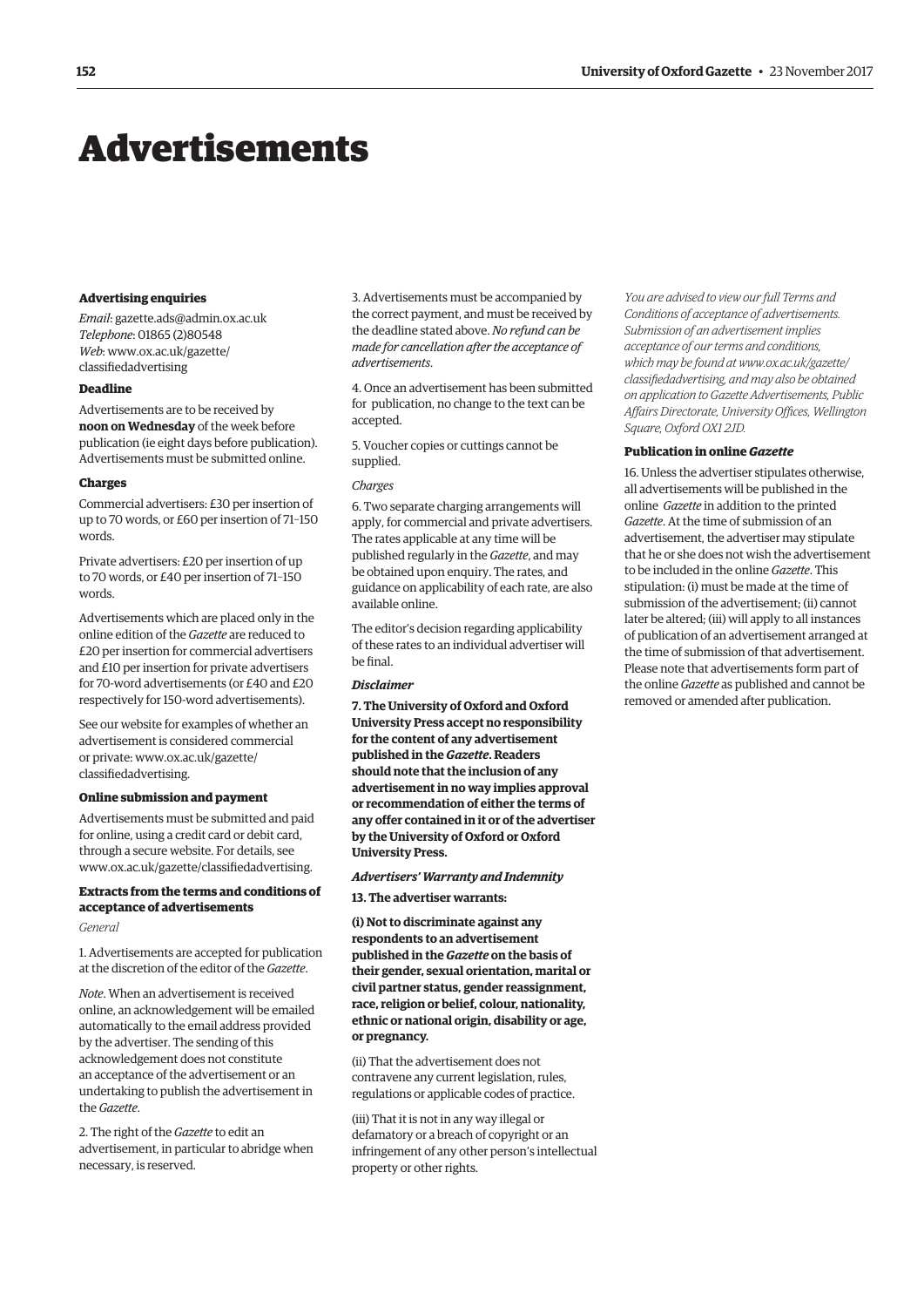#### **Miscellaneous**

#### *Gazette* **publication arrangements**

**Advertisers are asked to note** that the remaining *Gazette*s of Michaelmas term will be published on 30 November and 7 December. Publication for Hilary term will begin on 11 January. The usual deadline will continue to apply (see above).

#### **Shezan Restaurant**

**Mughal Indian cuisine** at Shezan: 1st floor, 135 High St, Oxford. From our kitchen to your table, we bring you fresh herbs, spices, roots, fragrances and the Mughal tradition of passion for good food. Serving as dining rooms since 1915. Open daily noon–3pm and 5.30–11pm. Tel: 01865 251600. Website: [www.](http://www.shezanoxford.co.uk)  [shezanoxford.co.uk.](http://www.shezanoxford.co.uk) 

#### **Research participants sought**

**We are seeking healthy volunteers for our 7T MRI study**. We are looking for participants who are aged 18–35, fluent English-speakers, right-handed and without any metallic implants. The experiment will take place at FMRIB at the John Radcliffe Hospital and last 2 hours. We will reimburse time and travel, [£50. For further info, please contact: caroline.](mailto:caroline.nettekoven@psych.ox.ac.uk)  nettekoven@psych.ox.ac.uk.

**Psychological study:** seeking healthy females aged 18–45 who worry a lot about their shape and weight. Time reimbursed. Contact [alexandra.pike@psych.ox.ac.uk.](mailto:alexandra.pike@psych.ox.ac.uk) 

**Psychological study:** seeking healthy females aged 18–45 who have recovered from anorexia [nervosa. Time reimbursed. Contact alexandra.](mailto:alexandra.pike@psych.ox.ac.uk)  pike@psych.ox.ac.uk.

**MRI study:** seeking healthy females aged 18–40 who have recovered from anorexia [nervosa. Time reimbursed. Contact alexandra.](mailto:alexandra.pike@psych.ox.ac.uk)  pike@psych.ox.ac.uk.

#### **Groups and societies**

[newcomers.ox.ac.uk.](http://www.newcomers.ox.ac.uk) 

**The Oxford University Newcomers' Club**  at the University Club, 11 Mansfield Rd, OX1 3SZ, welcomes the wives, husbands or partners of visiting scholars, of graduate students and of newly appointed academic and administrative members of the University. We offer help, advice, information and the opportunity to meet others socially. Informal coffee mornings are held in the club every Wednesday 10.30–12 (excluding the Christmas vacation). Newcomers with children (0–4) meet every Fri in term 10.15–11.45. We have a large programme of events including tours of colleges, museums and other places of interest. Other term-time activities include a book group, informal conversation group, garden group, antiques group, opportunity to explore Oxfordshire and an opportunities in Oxford group. Visit our website: [www.](http://www.newcomers.ox.ac.uk) 

#### **Oxford Research Staff Society (OxRSS)**

is run by and for Oxford research staff. It provides researchers with social and professional networking opportunities, and a voice in University decisions that affect them. Membership is free and automatic for all research staff employed by the University of Oxford. For more information and to keep up to date, see: web: [www.oxrss.ox.ac.uk;](http://www.oxrss.ox.ac.uk)  Facebook: [http://fb.me/oxrss; Tw](http://fb.me/oxrss)itter: @ ResStaffOxford; mailing list: researchstaff[subscribe@maillist.ox.ac.uk.](mailto:researchstaff-subscribe@maillist.ox.ac.uk) 

#### **Restoration and conservation of antique furniture**

**John Hulme** undertakes all aspects of restoration. 30 years' experience. Collection and delivery. For free advice, telephone or write to the Workshop, 11A High St, Chipping Norton, Oxon, OX7 5AD. Tel: 01608 641692.

#### **Services ofered**

**Big or small, we ship it all**. Plus free pick up anywhere in Oxford. Also full printing services available (both online and serviced), 24-hour photocopying, private mailing addresses, fax bureau, mailing services and much more. Contact or visit Mail Boxes Etc, 266 Banbury Rd, Oxford. Tel: 01865 514655. Fax: 01865 514656. Email: [staff@mbesummertown.co.uk.](mailto:staff@mbesummertown.co.uk)  Also at 94 London Rd, Oxford. Tel: 01865 [741729. Fax: 01865 742431. Email: staff@](mailto:staff@mbeheadington.co.uk)  mbeheadington.co.uk.

**The lifetime allowance** is the maximum amount of tax-relieved pension savings you can build up over your lifetime. It is set by government and reviewed regularly. If you are unsure whether or not your current pension savings will exceed the lifetime allowance, you should seek financial advice from Shaw Gibbs [financial services via 01865 292200 or info@](mailto:info@shawgibbs.com)  shawgibbs.com.

**Carpenter/joiner**. For bookcases, wardrobes, etc, made on site to your specifications. Portfolio available. Call Rob Guthrie on 01608 677423 (evening) or 07961 444957 (daytime). Email: [rob.s.guthrie@gmail.com. We](mailto:rob.s.guthrie@gmail.com)b: [www.](http://www.robguthrie.co.uk)  [robguthrie.co.uk.](http://www.robguthrie.co.uk) 

#### **Situations vacant**

**Office Administrator**. Interested in using your administrative skills to play a key role in a fast-paced education organisation? The Oxford Scholastica Academy is an inspirational summer school for bright 13–18 year olds from around the world. We are looking for an Office Administrator to join our fun and friendly team. Gain excellent experience, training and remuneration (£24,000). Deadline: 30 Nov. [More information: www.oxfordscholastica.](www.oxfordscholastica.com/jobs)  com/jobs.

**Oxford Institute** of Clinical Psychology Programme Director, £79,415–£100,431 pa pro rata. To lead the Oxford Institute of Clinical Psychology heading the Doctoral Programme for Clinical Psychology for OHFT in partnership with Harris Manchester College at the University of Oxford. You will have an outstanding track record in educating psychologists at doctoral level, a strong academic and research portfolio, whilst demonstrating excellence in clinical practice. The role will be supported by 2 Deputy Directors with distinct portfolios and a talented team. You will provide strategic leadership to promote excellence in education practice and research within the Institute, the University of Oxford and NHS Partners within Buckinghamshire, Oxfordshire and Berkshire. You will develop new courses and promote professional and research collaborations and partnerships with stakeholders. More information or to arrange an informal visit please contact: Ros Alstead: 01865 902650. Closing date: 26 Nov. Interviews: 13 Dec.

#### **Houses to let**

**Comfortable and convenient** furnished house to let in St Clement's. 2½ rooms upstairs, 2 downstairs, walk-in cupboard, kitchen and bathroom; also a productive garden. Suitable for an academic family or [couple. Available now, £1,250 pcm. Email: aw.](mailto:aw.oxhouse@gmail.com)  oxhouse@gmail.com.

#### **Flats to let**

**Summertown studio**, Victoria Rd, attractive position and furnishing. Compact, light, firstfloor studio flat with fully equipped kitchen area and well-appointed shower room. All Bosch appliances: fridge-freezer, electric oven, gas hob, washer/drier. Built-in wardrobe/ storage cupboard. TV and BT phone points. £850 pcm (for min 6-month agreement) includes all gas, electricity, Wi Fi and council tax. Good security. Suit single non-smoking professional or academic. Available from Feb. Email: [paul@my-lewis.uk.](mailto:paul@my-lewis.uk) 

#### **Accommodation ofered**

#### **Graduate Accommodation Office**

The Graduate Accommodation Office provides afordable accommodation to full-time graduate students of the [University. Please see www.admin.ox.ac.](www.admin.ox.ac.uk/graduateaccommodation)  uk/graduateaccommodation. Academic visitors, staff and part-time students may wish to register for Student Pad, a website where private landlords advertise for tenants associated with the University: [www.oxfordstudentpad.co.uk.](http://www.oxfordstudentpad.co.uk)